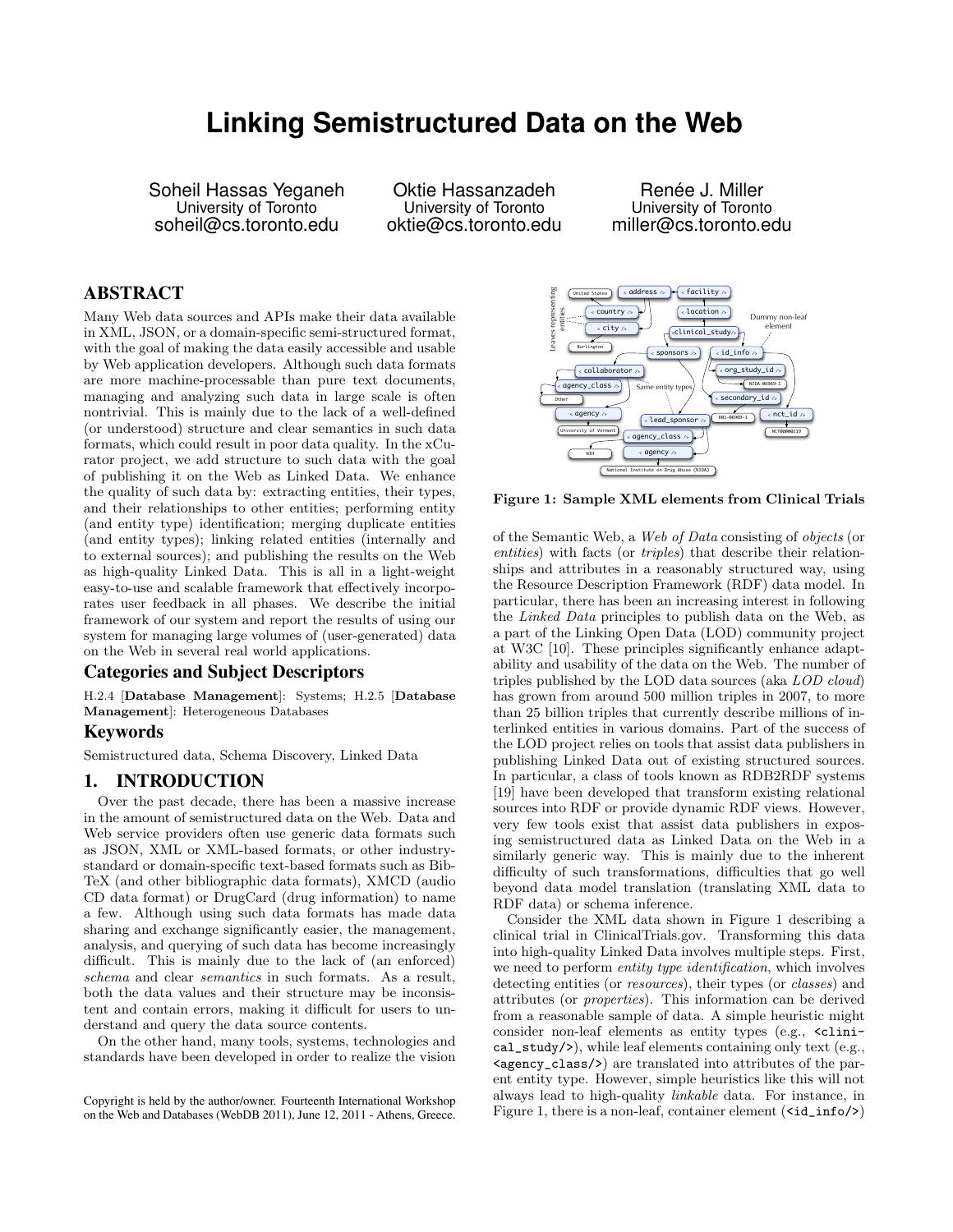which does not represent an entity type, and there is a leaf element (<country/>) which is an entity type. It is important to ensure country values are represented as entities (not literal values) and can be linked to appropriate entities in the LOD cloud. Another challenge associated with automatic entity type identification is detecting duplicate types. In Figure 1, there are two identical subtrees in the structure (<lead\_sponsor/> and <collaborator/>). These subtrees are different instances of the same entity type, which may not be obvious at first glance. Such subtrees should be detected as identical types in order to avoid data duplication, and to make it possible to properly link related entities.

After detecting entity types and their attributes, the data needs to be transformed into triples that describe the entities, their relationships, and their attributes. A major challenge in this transformation is the existence of duplicate instances. Such duplicates may result from  $(i)$  the existence of multiple occurrences of the same entity in different locations in a data set,  $(ii)$  different versions of the same data, and *(iii)* actual duplicates in the source. The problem is further complicated by the existence of fuzzy duplicates, i.e., entities that have different representations, but refer to the same real-world entity. For example, once we identify <country/> as an entity type, we need to detect whether two instances with different representations (e.g., "United States" and "U.S.A") refer to the same country and, if so, merge them into a single instance (entity).

The final step in this process is interlinking entities and their types to external knowledge repositories and data sources. There could be several ontologies and Web sources that contain information about our source entities and their types. Linking from entity types to external ontologies can enhance entity type identification and enhance the quality of the identified types, in addition to the benefit to entity identification. As an example, by matching leaf element <country/> with Freebase's /location/country or DBpedia's dbpedia-owl:Country entity types, we find additional evidence for our identified type, and we will be able to link the entity with label "U.S.A." with Freebase resource /en/united\_states or DBpedia resource dbpedia:United\_States.

Contributions. In this paper, we present xCurator, a system capable of transforming semistructured data into high-quality Linked Data automatically with optional human intervention. Our contribution is threefold:

• We present an end-to-end framework for transforming a possibly large set of semistructured data instances into rich high-quality Linked Data. The input to the system can be instances of static semistructured data sources available on the Web, or dynamic user-generated content such as BibTeX entries, or RSS feeds.

• We present a brief overview of our implementation of each component of the proposed framework, and more detailed discussion of the entity type extraction process. We use or extend existing techniques from the data management literature to address the above-mentioned challenges.

• We report the results of applying our proposed framework to transforming several real-world data sets from different domains into rich Linked Data. The results include a bibliographic data source generated from online user-generated BibTeX files, and a data source of clinical trials generated from thousands of online XML descriptions. Part of the results have been made available on the Web as a part of the Linked Open Data cloud.

In the following section, we present the architecture of our framework and a brief overview of related work for each component of the framework. Section 3 presents a detailed description of the entity type extraction process. We report the results of using our system in several real-world scenarios in Section 4. Section 5 concludes the paper and presents a few interesting future directions.

## 2. FRAMEWORK

Figure 2 shows the xCurator framework. The input to this framework is a semistructured data source, with no restriction on the characteristics of the data. For example, the data could be a single huge XML file stored locally containing all the DBLP publications, or can be URLs of millions of small online BibTeX files, each file containing one or more publication entries. The data could be static or dynamic, i.e., the data and its structure could change at any time. The output of the system is high-quality Linked Data, meaning:  $(i)$  objects that are identified by unique HTTP URIs;  $(ii)$ when objects are looked up, RDF statements are returned describing the object;  $(iii)$  the RDF statements link related source objects using predicates from existing or custom vocabularies;  $(iv)$  duplicate objects, i.e., objects that refer to the same real-world entity, are identified and merged<sup>1</sup>; and (v) source objects are linked to objects in external online repositories that refer to the same or related real-world entities. In addition, the output data can be queried efficiently online using the standard SPARQL query language.

In what follows, we present an overview of different components of our framework. Almost all the problems discussed in this paper have been studied in the past to some extent. We present a brief overview of related work in the literature as we explain different components of our framework, although a full discussion of all the related work is beyond the scope of this paper. In terms of the overall framework, our work is related to systems that perform ontology learning and mapping (e.g., The OntoEdit ontology engineering workbench [17], Janus [5], and the work of An et al. [4]), where the goal is semi-automatic or automatic construction of (or mapping to) an ontology from a given set of relational or XML sources and their schemas. In this context, our work can be seen as way of populating several existing ontologies (or creating an ontology) using instances from semistructured sources, in a light-weight approach geared towards creating a high-quality data source following the Linked Data principles. This is similar to what some RDB2RDF systems such as D2R Server [8] perform for relational data (where unlike in semi-structured data the entity types are defined and fixed). Also related to our work is the Haystack system [16] that provides a powerful framework for management of semistructured data in the context of personal information management, without our focus on cleaning, deduplicating, and linking data to the LOD cloud.

# 2.1 Entity Type Extractor

This component is responsible for extracting entity types and their attributes and relationships from the input data source(s) in a (semi-)automatic manner. The final output of this component is a mapping definition for each entity type. Most semistructured data formats convey an implicit structure that one can leverage to identify the entities and their types in the data. Apart from the implicit structure, there

<sup>&</sup>lt;sup>1</sup>In certain cases, duplicate objects may be created, but linked with sameAs predicates.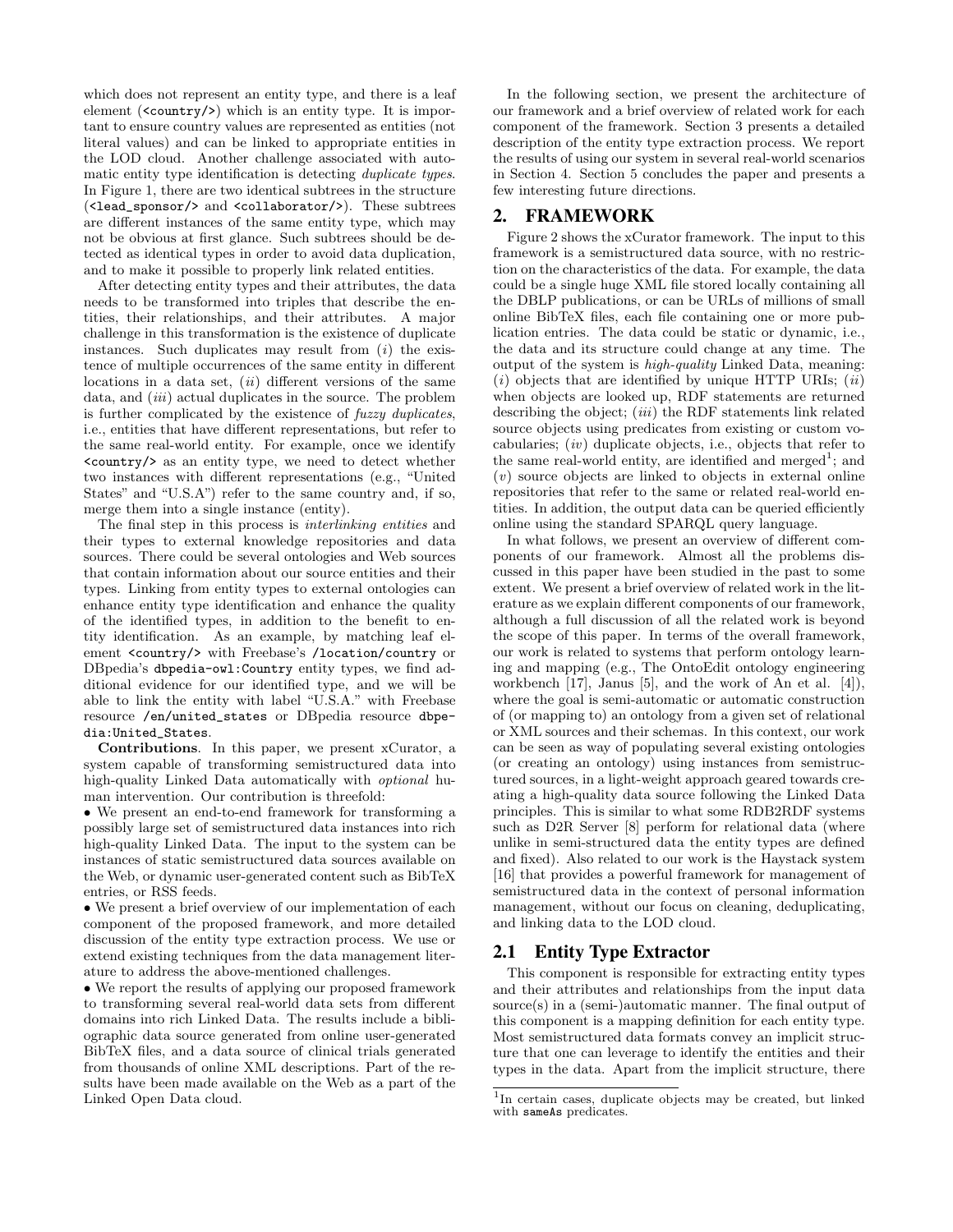

Figure 2: The xCurator Framework

are also several languages designed specifically to describe schemas, such as the widely used DTD, XSD, or RELAX NG schema languages for XML, or the more recent JSON Schema designed for JSON data. In the absence of such schema descriptions, the problem of understanding and extracting a schema for unstructured and semistructured data has been studied extensively in the database literature. Refer to Abiteboul et al. [1] for an overview of early work, and to Bex et al. [6] for a comparison of more recent work.

In our work, unlike the work on schema inference, we are not concerned about deriving a schema that can be used to validate new instances and assist querying the data. Instead, we are interested in discovering the entity types, attributes and relationships, that can be used to generate high-quality Linked Data. Even if explicit schema definitions are given, we need to further process the schema as shown in the example in Section 1. In Section 3, we present the details and challenges of the entity type extraction process, which includes an initial structure extraction phase similar to the above-mentioned inference techniques, followed by refinement steps that enhance the quality of derived entity types.

## 2.2 Transformer

This component is responsible for transforming the source data into RDF triples based on the mapping definitions generated by the entity type extractor component. The mapping itself is represented and stored in XML with references to source data in XPath, which requires a simple data format transformation layer for sources with non-XML formats. There are several existing tools that transform XML or other semistructured data formats into RDF. Some of these tools are only data format converters, e.g., they convert BibTeX or XML to RDF/XML without properly discovering entity types and their associations. Recently, the XSPARQL language has been proposed as a more concise and intuitive way of defining the mapping between XML and RDF [2]. There are also systems designed to perform transformation of XML data to Linked Data and RDF in domain-specific frameworks that are only capable of handling a fixed XML schema in a domain such as e-government [3] or bibliographic data [9]. One of the main goals of our work is to reduce the burden of having to manually define the mappings or hardcode the transformation procedure.

## 2.3 Provenance

Since data sources evolve, the entities and their types, relationships and attributes will evolve over time. The Provenance component is responsible for maintaining information about the origins of the data, mapping definitions, and the data life cycle. In our framework, other components can only access the triple store through this component. It is important to note that for all the entities in our framework, we add

provenance information as attributes of entities. The challenges involved in handling dynamic semistructured data such as provenance management and the evolution of structure are very similar to those of curated databases (refer to Buneman et al. [11] for an excellent overview of related work in this area).

#### 2.4 Data Instance Processor

After generating triples, this component cleans the data and links the entities to the related entities in both internal and external Web repositories. Basically, this component searches for similar entities in source and external repositories. Then it eliminates duplicates by merging source entities of the same type that refer to the same real-world entity, and links similar entities of different types. The problem of finding duplicate records that refer to the same real-world entity has been extensively studied in the literature [12]. More recently, discovering semantic links in the context of relational databases has also been studied [14]. We use and extend several such existing techniques to enhance the data instance processing component of our framework. Briefly, we take advantage of the entity types extracted in the entity type extraction component and their links to external repositories to enhance the accuracy and efficiency of duplicate detection and link discovery processes. We omit the details in this paper due to space constraints.

## 2.5 Data Browse and Feedback Interface

As mentioned earlier, our goal is to publish data following the principles of Linked Data, and allow users to directly query the data by providing a public SPARQL endpoint. In the case of XML input data, we can alternatively (or additionally) embed the RDF data in XML using the standard GRDDL markup format.<sup>2</sup>

In addition to existing RDF and Linked Data browsers that can be used to query and explore the data, we provide a custom data browser mainly with the goal of receiving feedback from users. User feedback is a critical requirement in our system. Entity type identification, duplicate instance detection, and data instance linkage are all problems for which we have only imperfect solutions. No matter how well they are performed, there may still be inaccuracies and inconsistencies in the data that can only be identified and removed using human intelligence. Our goal is to collect and incorporate feedback from users in an efficient and effective way. The data browser interface allows users to log in to our system using their existing OpenID (an open standard for user authentication), provide feedback on the quality of existing data and links, and report missing or erroneous values, duplicate instances, and new external links.

## 3. ENTITY TYPE EXTRACTION

One of our main goals in xCurator is to provide a generic framework capable of transforming almost any type of semistructured data into rich Linked Data. To achieve genericity, we make no assumption on the availability of a predefined structure (or schema) for the input data. Even when such information is available, e.g., through XSD (XML Schema Definition) for XML sources, previous work has shown that for a considerable portion of the XML sources on the Web, either the XML documents are not valid based on the given schema definitions, or the schema definitions

 ${\rm ^2G}$  Resource Descriptions from Dialects of Languages (GRDDL) http://www.w3.org/TR/grddl/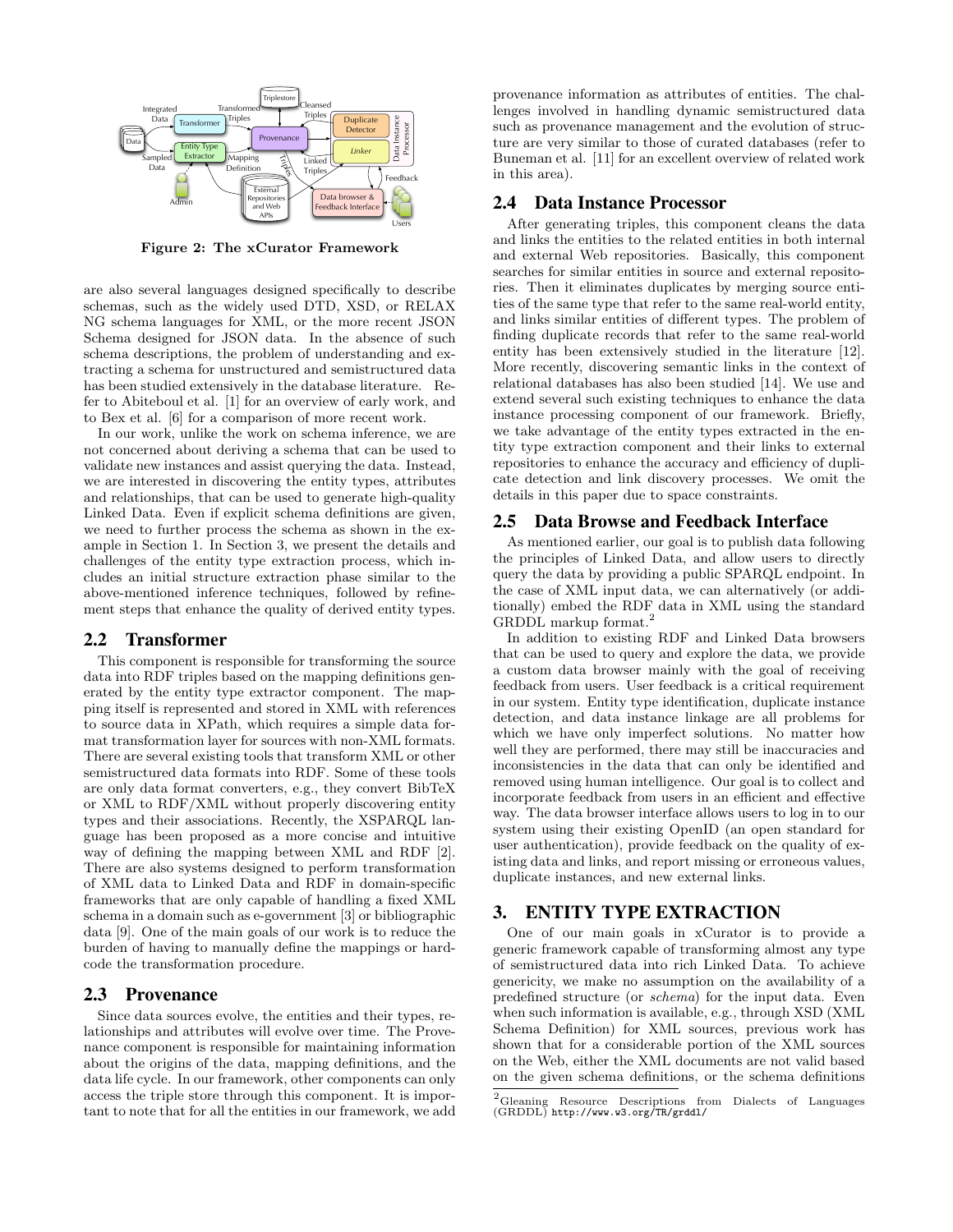

Figure 3: Entity type extraction for the example shown in Figure 1

are not valid with respect to W3C standard definitions [7]. This calls for an automatic way of inferring the structure in the data, after which an initial set of entity types can be derived based on the inferred structure.

# 3.1 Basic Entity Type Extraction

As the first step towards extracting entity types, we can take advantage of the given hierarchy in the data. We do so by first building a structure graph from (a sample of) the input data. This graph is similar to the schema graph as defined by Abiteboul et al. [1], except that we do not create Schema nodes Root, Any or type nodes such as string. This graph is basically a concise representation of all the possible paths in the input data graph. The structure graph for the example XML data tree in Figure 1 can be derived by simply removing all its leaf nodes (literals). We then consider any non-leaf node in the structure graph as an entity type and the leaf nodes under each non-leaf node as the attributes of its corresponding entity type. Figure 3(a) portrays the result of applying this strategy to extract entity types for the structure shown in Figure 1. As shown in the figure, all the leaf elements (e.g.,  $\langle \text{country}\rangle$  and  $\langle \text{agent}\rangle$ ), are mapped to attributes while non-leaf elements  $(e.g., \text{Spon-}$ sors/> and <collaborator/>> are mapped to entity types. This approach is similar to finding Approximate DataGuides (ADGs) using suffix matching [13] or 1-Representative Objects [18]. Note that this can also be derived from an accurate DTD or XSD for XML data, if available.

In basic entity type extraction, we also find key attributes of the entity types. We do so using a simple map between attribute values and entities in the sample. We omit the details due to lack of space.

#### 3.2 Entity Type Extraction Enhancement

Enhancing the quality of the entity types discovered using the basic approach is quite challenging. Our approach is motivated by the goal of publishing high quality Linked Data. First, we identify and remove duplicate entity types. Next, we identify accidental entity types that are likely not useful in linking. Finally, we use external sources to understand if any attributes (leaf nodes) should be promoted to entity types to enable linking.

#### *3.2.1 Duplicate Type Removal*

A common problem with the basic entity type identification is that it could result in duplicate types, i.e., different entity types that represent the same real-world entity type, such as <lead\_sponsor/> and <collaborator/>> in Figure  $3(a)$ . To address this problem, we use a similarity function  $f(t_1, t_2)$  for two entity types  $t_1$  and  $t_2$  that returns a similarity value ranging from 0 for no similarity to 1 for highest similarity. We then merge the two entity types  $t_1$  and  $t_2$  if  $f(t_1, t_2) \geq \theta$  where  $\theta$  is a user-defined threshold. This similarity function can be a simple set similarity measure such as the Jaccard coefficient between the sets of attributes and relationships of the two entity types. In Figure 3(a), the Jaccard coefficient between entity types <lead\_sponsor/> and <collaborator/> is 1 and therefore they are merged.

#### *3.2.2 Precision Enhancement*

Another problem with the basic type extraction is that there could be non-leaf nodes that do not represent an entity type. Such nodes are usually created for readability or to group entities of the same type. The  $\text{id}_\text{info}/\text{mod}$  in Figure 1 is an example of such a node, which is created to group the identifiers of a trial. We detect such nodes based on the cardinality of the relationship of their parent node with them. If the relationship is *injective* (or one-to-one), it implies that removing the node and moving its attributes to its parent is possible, and lossless, meaning that we will not lose any semantic information as a result. For example, the <id\_info/> type can be removed since there is at most one <id\_info/> for a trial, but removing the <collaborator/> type can result in losing the relationship between the <agency/> and <agency\_class/> attributes of a <collaborator/> since there could be several collaborators for each trial. Using this approach, it is also possible to remove the <sponsors/> type since each trial has at most one <sponsors/> associated with it. However, as our experiments on real data (described in Section 4) show, users may want to keep such type since, for example, the <sponsors/> node may actually refer to an entity type that represents "sponsor groups" as opposed to a basic set of sponsors. Our system identifies such nodes based on the frequency of occurrence of each entity for each entity type in the data. In the above example, we keep <sponsors/> as an entity type due to the fact that several groups of sponsors frequently occur together.

#### *3.2.3 Recall Enhancement*

Another limitation of the basic type extraction method is that many leaf nodes need to be identified as entity types in order to facilitate querying, grouping, deduplication, and linkage. Our approach in xCurator is to identify such types using the power of external knowledge repositories. Our goal is to promote attributes as entity types only if we are able to add additional links from the instances of the entity type to external sources. This general rule has an exception. There are attributes with a very few distinct values (e.g., "Yes"/"No", or "Male"/"Female") for which creating entity types and linking instances may not be appropriate. For such cases, it is reasonable to provide only links between the attribute and the matching entity types, not their instances.

As shown in Algorithm 1, to find linkable attributes, we search a set of knowledge repositories for all distinct values of an attribute. This approach requires using a similarity measure denoted by  $M$  to compare the entities. This measure should be symmetric, and preferably translatable to a SPARQL filter.<sup>3</sup> External types which match at least  $\theta_L$ 

<sup>3</sup>These characteristics can significantly improve the performance of recall enhancement in our system.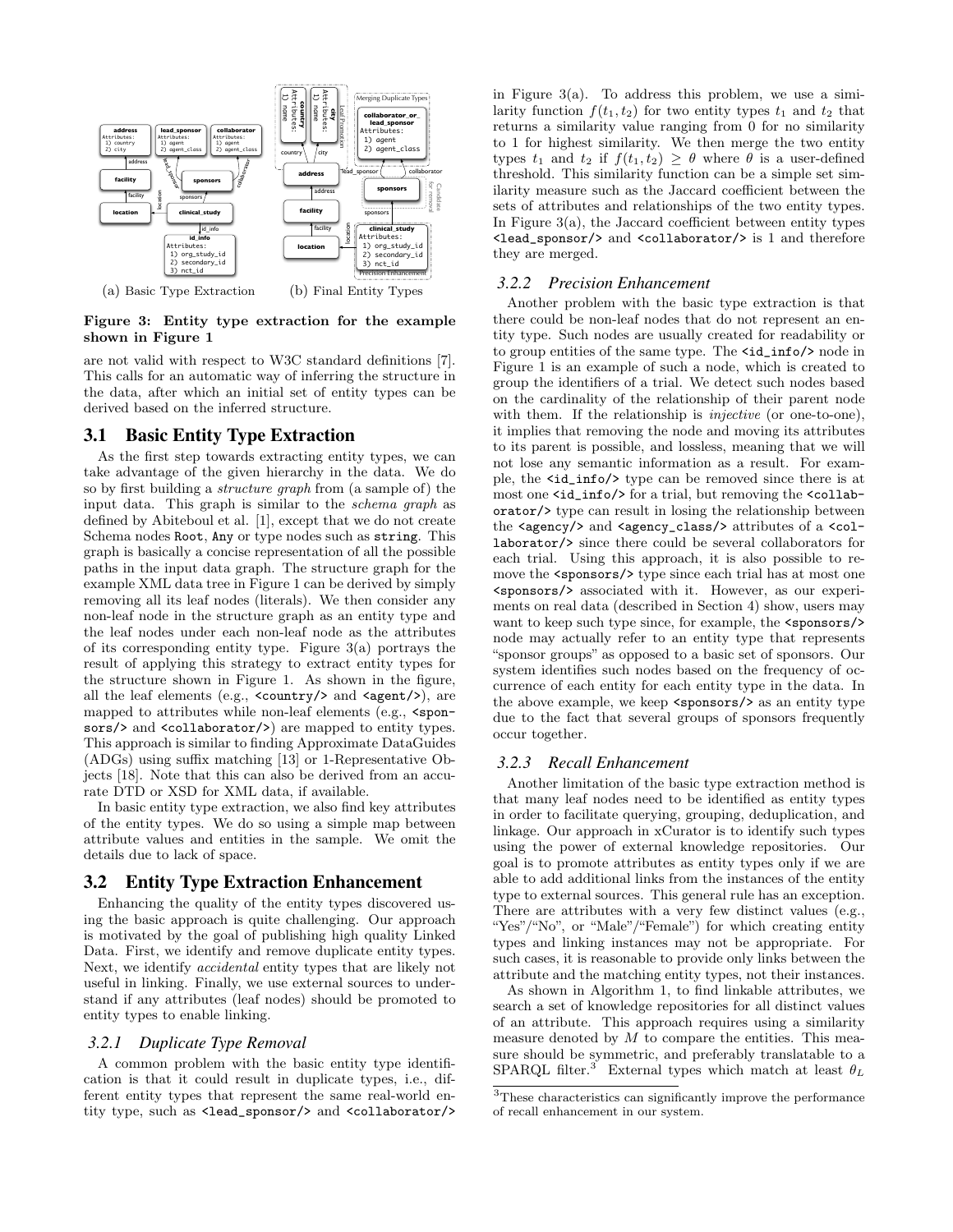(linking threshold) fraction of distinct values are considered appropriate links. If we find such links, and the attribute is a key we add the links to the entity type containing the attribute since a key is a representative of the containing entity type. If the attribute is not a key, we promote it to an entity type if it has many distinct values, otherwise we do not promote the attribute.

Algorithm 1: Recall Enhancement Algorithm

```
Input : a (The attribute), S (Triple repositories), M (The
                     similarity measure), \theta_M (The matching threshold),
                     \theta_L (The linking threshold), \theta_V (The promotion
                     threshold)
          V(a) is the set of distinct values for attribute a, L
           is the set of links for an attribute or an entity type, K(t), A(t), and R(t) are the set of keys, attributes,
          and relationships for type t, respectively.
 1 T'\leftarrow \varnothing;
  2 \text{ for } v \in V(a) \text{ do}<br>
3 \mid \text{ for } r \in S \text{ do}4 for (?s \text{ label } ?o) \in r do<br>5 for (?s \text{ label } ?o) > \theta_M th
 5 if M(v, ?o) \geq \theta_M then<br>6 if T'[?t](?s \text{ type } ?t)]6 | | | T'[?t](?s type ?t)| \leftarrow T'[?t] + 1;\begin{array}{c|c} 7 & \quad & \quad \text{end} \end{array}\begin{array}{c|c} 8 & \text{end} \\ 9 & \text{end} \end{array}end
10 if T' = \emptyset and this is the first time for spell checking
           then
11 | v \leftarrow spell\_check(v);12 | goto line 3;
13 end
14 end
15 T \leftarrow \{t \in T'|T'[t] \geq \theta_L\};16 if T \neq \emptyset then<br>17 | t \leftarrow The en
              \leftarrow The entity type containing a;
18 if a \in K(t) or |V(a)| \le \theta_V then<br>19 L(t) \leftarrow T;
             |\tilde{L}(t) \leftarrow T;\begin{array}{c|c} 20 & \text{else} \ 21 & \text{else} \end{array}21 t_a \leftarrow create a new entity type based on a;<br>22 A(t) \leftarrow A(t) - \{a\}; R(t) \leftarrow R(t) \cup t_a; L(t_a)22 A(t) \leftarrow A(t) - \{a\}; R(t) \leftarrow R(t) \cup t_a; L(t_a) \leftarrow T;<br>23 end
            end
24 end
```
Another common problem, especially in user-generated data, is the existence of misspellings and alternative representations in attribute values (e.g., misspelled city names in trial locations). To have a better data link quality, if we do not find any type for a value, we check for misspellings and look for alternative representations. This can be done using an internal dictionary depending on the domain. In xCurator, we use an alternative strategy by querying the Google spell checker API for an alternative representation, and then querying the knowledge repositories using the returned value. This has proven to be more effective in our experiments as our source data also comes from the Web.

|                           | <b>Algorithm 2:</b> Self Linking Algorithm                                                                                                                                               |
|---------------------------|------------------------------------------------------------------------------------------------------------------------------------------------------------------------------------------|
|                           | <b>Input</b> : $a$ (The attribute), $T$ (The set of entity types),<br>$\theta_L$ (The linking threshold)                                                                                 |
|                           | <b>Output:</b> $L$ (set of entity types which the attribute matches)<br>/* $f(a, b)$ is a set similarity function such as the Jaccard<br>coefficient<br>*/                               |
| $\bf{2}$<br>$\bf{3}$<br>6 | 1 for $t \in T$ do<br>for $k \in K(t)$ do<br>if $f(V(a), V(k)) \ge \theta_L$ then<br>$L \leftarrow L \cup \{t\};$<br>$4 \mid$<br>$5 \mid$<br>$\boldsymbol{\mathrm{end}}$<br>end<br>7 end |
|                           | $8$ return $L$ :                                                                                                                                                                         |

A well-known limitation of XML and hierarchical data models is in expressing relationships, a limitation RDF attempts to address. Detecting a comprehensive set of relationships is crucial for generating richly linked data. There are two main styles for expressing relationships in XML and XML-based formats:  $(i)$  making the data self-contained

(e.g., copying/repeating the whole proceedings data for each publication) which increases data redundancy, and  $(ii)$  implicit referencing where implicit identifiers are used for referencing other elements (e.g., using the ISBN of the proceedings for each publication). Relationships expressed using the first style are detected by the basic type identification while the latter (implicit referencing) cannot be detected without semantics. However, xCurator is capable of extracting those implicitly denoted relationships using Algorithm 2. This algorithm matches an attribute to all the keys of other entity types in order to find implicit references within a document. Note that efficient set-similarity join techniques can be used to make this algorithm scalable to very large data sets.

## 4. EXPERIENCE

In this section, we briefly report our experience using the xCurator framework in transforming several data sets into rich Linked Data.

## 4.1 Clinical Trials Data

ClinicalTrials.gov is a large repository of clinical trials from all around the world, published by the U.S. National Library of Medicine (NLM). Currently, the data consists of more than 100, 000 trials from 174 countries, and is updated regularly. Each trial's data can be retrieved online as a single XML file. In 2008, we manually transformed the data into Linked Data, and have been updating it on average every 6 months. Manually transforming and updating the data has been extremely tedious and time-consuming [15], and one of the main motivations behind the xCurator project. We now have transformed and published the data on the Web using xCurator. The size of the data has grown from around 7 million triples (in the manually transformed data) to more than 24 million triples (using xCurator). Several new entity types have been identified and a few of the entity types have been merged. The automatic linkage has linked instances of entity types that were not identified as linkable during the manual transformation. The data has a very complex structure, which makes it particularly suitable for evaluation of our entity type detection techniques.

Figure  $4(a)$  shows the effect of sample size on the quality of the detected entity types. We start with a randomly selected sample of size 5 (five trials) and incrementally add new trials to the sample in order to have comparable samples of different sizes. As depicted in Figure 4(a), xCurator generates almost flat structures (a few entity types having many attributes) when using small sample sizes since many relationships are found to be one-to-one and therefore many entity types are removed. Moreover, a very small sample size introduces many inaccurate external links since the number of distinct values for each entity type is limited. As we increase the sample size, more entities are extracted with each with fewer attributes, as more precise one-to-one relationships are detected. Interestingly, we observe that less than one percent of the data can be used to identify entity types very accurately and that even with only 0.1 percent of the data as a sample, xCurator produces a mapping of much higher quality than our tedious manual mapping. (The accuracy was determined by an expert who has maintained the data for the last three years.) Figure 4(b) portrays the final structure generated by xCurator using the largest sample. The central node is the clinical\_study entity type, and bold border edges are external links. Similar figures for different sample size and data sets along with more detailed experimental results can be found on our project page [20].